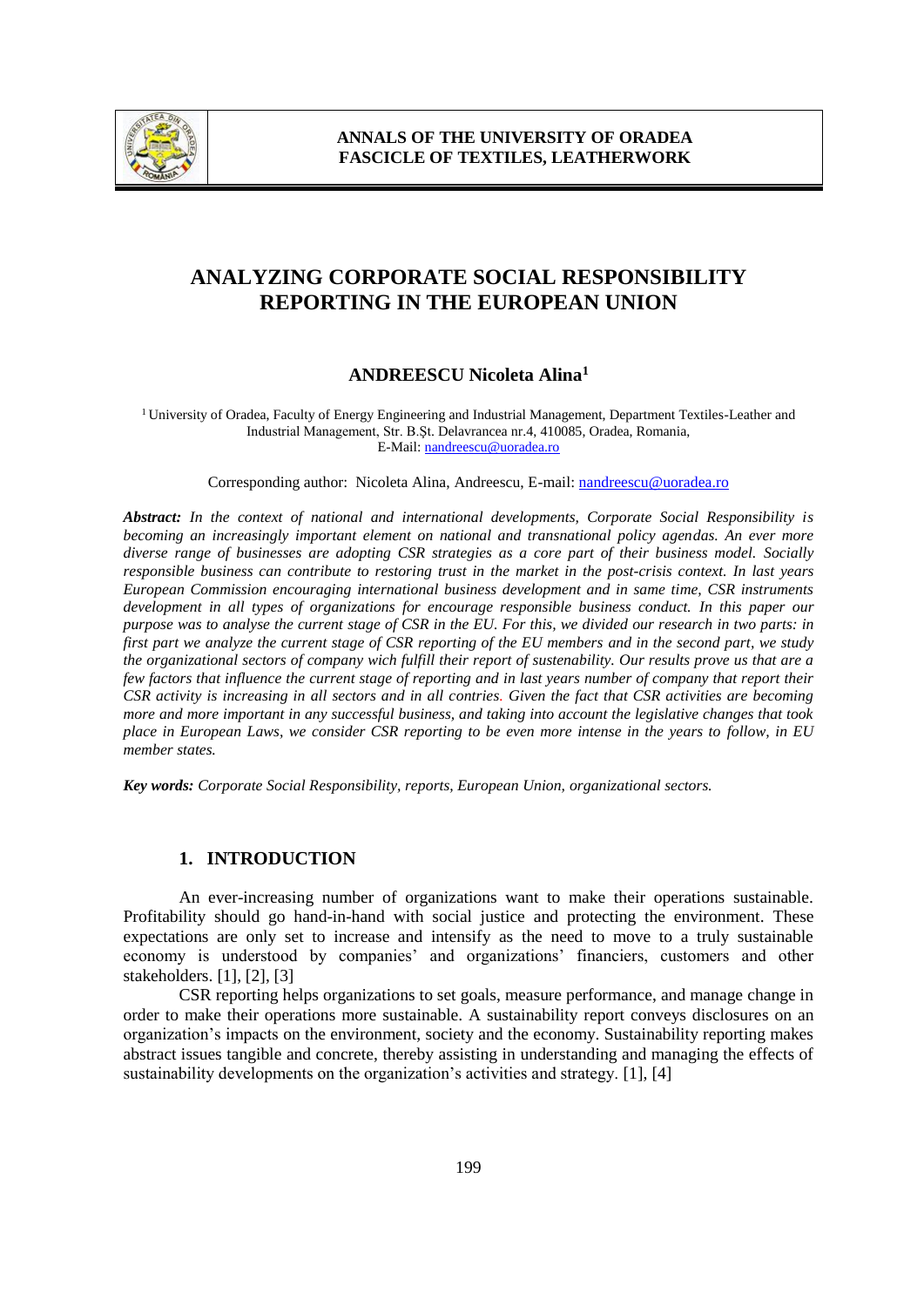

### **ANNALS OF THE UNIVERSITY OF ORADEA FASCICLE OF TEXTILES, LEATHERWORK**

#### **2. CURRENT STATE OF CSR REPORTING IN THE EU**

In recent years, a series of guides, principles and directing lines have been created for companies that want to formally report their CSR activities. To analyze the situation of EU reporting company, we have studied the Global Reporting Initiative (GRI) database – a non governmental organization that promotes sustainability for companies by combining long term profitability with an ethical behavior towards the environment. [5] GRI provides all companies and organizations reporting framework that is widely used around the world. Through a responsible and transparent reporting, companies can increase their confidence that stakeholders have in them. We mention that more companies update their actions according to GRI standards. [5]

| Crt. No | Country                    | No of reports | Crt.No | Country         | No of reports |
|---------|----------------------------|---------------|--------|-----------------|---------------|
| 1.      | Austria                    | 513           | 15.    | Lithuania       | 9             |
| 2.      | Belgium                    | 367           | 16.    | Luxembourg      | 60            |
| 3.      | <b>Bulgary</b>             | 17            | 17.    | Malta           |               |
| 4.      | Cyprus                     | 2             | 18.    | Poland          | 169           |
| 5.      | Croatia                    | 71            | 19.    | Portugal        | 401           |
| 6.      | Denmark                    | 326           | 20.    | Czech Republic  | 90            |
| 7.      | Estonia                    | 9             | 21.    | Romania         | 48            |
| 8.      | Finland                    | 711           | 22.    | Slovak Republic | 49            |
| 9.      | France                     | 696           | 23.    | Slovenia        | 26            |
| 10.     | Germany                    | 1083          | 24.    | Spain           | 1809          |
| 11.     | Greece                     | 335           | 25.    | Sweden          | 947           |
| 12      | Ireland                    | 68            | 26.    | Netherlands     | 939           |
| 13.     | Italy                      | 736           | 27.    | Hungary         | 263           |
| 14.     | Latvia                     | 20            | 28.    | United Kingdom  | 1189          |
|         | <b>Total no of reports</b> |               |        |                 | 12.562        |

*Source: made by the author according to the GRI database*



*Fig. 1: CSR reports Source: made by the author according to the GRI database*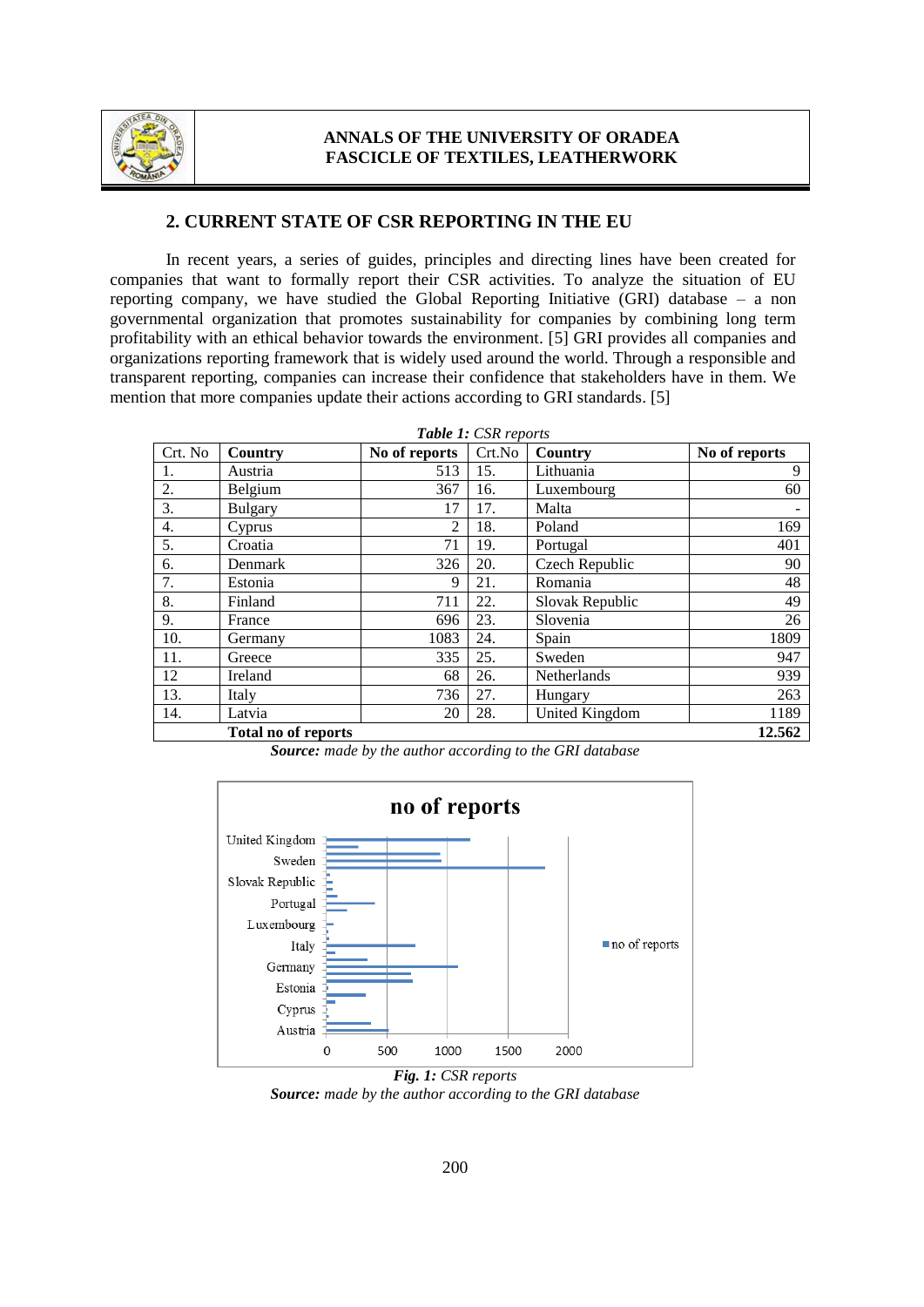

# **ANNALS OF THE UNIVERSITY OF ORADEA FASCICLE OF TEXTILES, LEATHERWORK**

According to the GRI database, in april 2016, a number of 33.072 CSR reports belonging to 9.047 organizations from accross the world were filed. European Union countries have filed 12.562 reports, and their structure is presented in Table 1 and Chart 1. We can see that the bigger number of reports are Spain, UK si Germany and whit the lowest number of reports are Malta, Cyprus and Lithuania. Romania is in the second half of the order, with 48 sustainability reports. This is based on the fact that some countries joined the EU later (S-E European countries), and this fact had a direct impact on CSR reporting. If in country like UK and Germany, reporting was ussualy since 1999, in Romania, CSR reporting started in 2007. [6]

| Crt.no | <b>Organization Sectors</b>    | No of.reports | Crt.no | <b>There E.</b> The of reports in organization sections<br><b>Organization Sectors</b> | No of.reports |
|--------|--------------------------------|---------------|--------|----------------------------------------------------------------------------------------|---------------|
| 1.     | Agriculture                    | 72            | 20.    | Logistics                                                                              | 282           |
| 2.     | Automotive                     | 279           | 21.    | Media                                                                                  | 235           |
| 3.     | Aviation                       | 244           | 22.    | <b>Metals Products</b>                                                                 | 278           |
| 4.     | Chemicals                      | 298           | 23.    | Mining                                                                                 | 197           |
| 5.     | <b>Commercial Services</b>     | 358           | 24.    | Non-Profit /Services                                                                   | 428           |
| 6.     | Computers                      | 50            | 25.    | Public Agency                                                                          | 225           |
| 7.     | Conglomerates                  | 298           | 26.    | Railroad                                                                               | 121           |
| 8.     | Constructions                  | 448           | 27.    | <b>Real Estate</b>                                                                     | 344           |
| 9.     | <b>Constructions Materials</b> | 319           | 28.    | Retailers                                                                              | 387           |
| 10.    | <b>Consumer Durables</b>       | 94            | 29.    | <b>Technology Hardware</b>                                                             | 154           |
| 11.    | Energy                         | 817           | 30.    | Telecommunications                                                                     | 477           |
| 12.    | <b>Energy Utilities</b>        | 577           | 31.    | <b>Textiles and Apparel</b>                                                            | 153           |
| 13.    | Equipment                      | 218           | 32.    | Tabacco                                                                                | 33            |
| 14.    | <b>Financial Services</b>      | 1736          | 33.    | Tourism/Leisere                                                                        | 265           |
| 15.    | Food and Beverage              | 845           | 34.    | <b>Toys</b>                                                                            | 8             |
| 16.    | Forest and Paper               | 248           | 35.    | Universities                                                                           | 93            |
| 17.    | <b>Healt Care Products</b>     | 305           | 36.    | Waste Management                                                                       | 220           |
| 18.    | <b>Healt Care Services</b>     | 112           | 37.    | <b>Water Utilities</b>                                                                 | 165           |
| 19.    | House Hold and Personel        | 147           | 38.    | Others                                                                                 | 1041          |

|  |  |  |  |  | Table 2: No of reports in organization sectors |  |
|--|--|--|--|--|------------------------------------------------|--|
|--|--|--|--|--|------------------------------------------------|--|

*Source: made by the author according to the GRI database* 



*Fig. 2: No of reports in organization sectors Source: made by the author according to the GRI database*